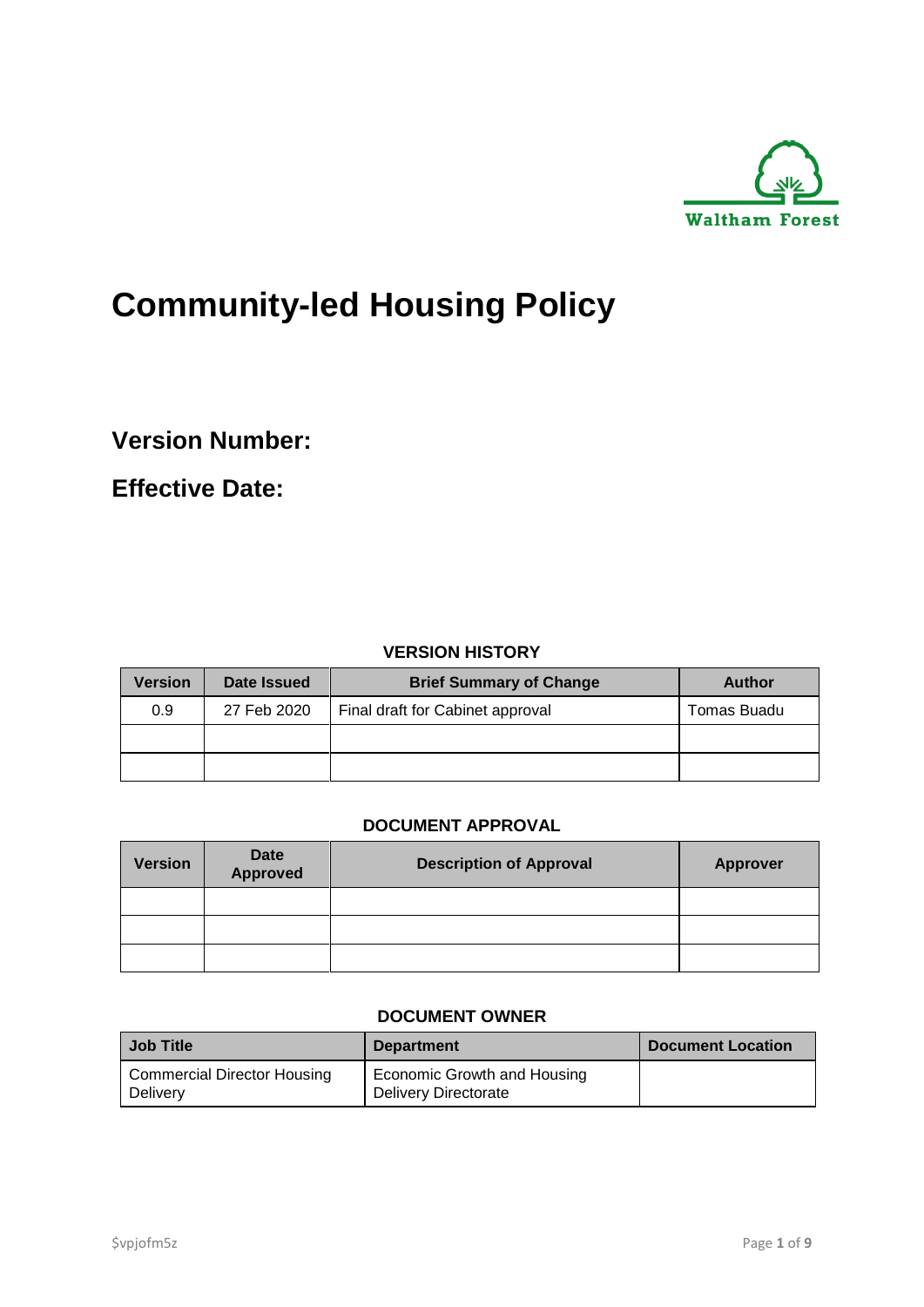# **Supporting community-led housing in the London Borough of Waltham Forest**

#### **1. Policy Statement**

1.1 Waltham Forest Council ('the Council') will support community-led housing with some interventions to facilitate and enable delivery. This support will be transparent and consistent, with conditions and obligations proportionate to the number of dwellings in the project and the type of Council support provided.

# **2. Qualifying Requirements**

2.1 Council support for community-led housing (CLH) will be dependent on the project meeting some or all of the requirements set out below, depending on the scale of the project and type and level of support provided by the Council.

- 2.2 The project must:
	- meet Waltham Forest Council policy priorities as set out in published strategies and plans;
	- have meaningful community engagement and consent (CLH Criteria, see appendix A);
	- provide for community group(s) to take a long term formal role in the ownership, management and/or stewardship of the homes (CLH Criteria);
	- have clearly defined and legally protected community benefits (CLH Criteria);
	- provide wider longer term community benefits in addition to the legally protected benefits;
	- provide some additionality, for example bring forward homes that would not otherwise have been built, including by tenure type and funding sources;
	- deliver high quality, low to zero carbon, environmentally sustainable homes;
	- meet all statutory regulatory requirements including town planning and building regulations.

2.3 It is envisaged that how community-led housing projects meet these requirements will be set out in community-led housing groups' Articles of Association and Governance Processes, Business Case and Project Plan.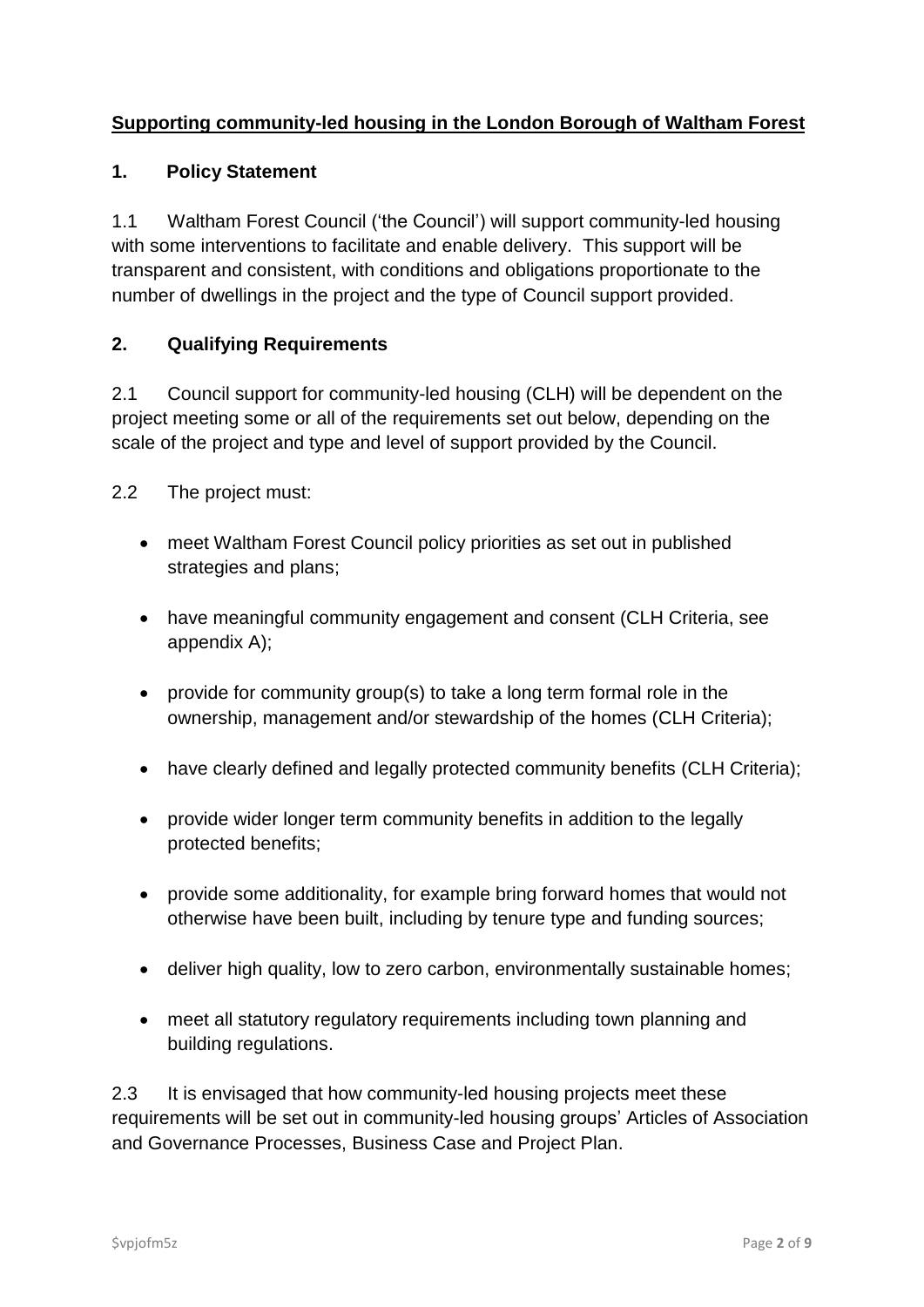# **3. Development Scale**

3.1 The Council will adopt a flexible approach to requirements on projects that are not benefiting from Council land disposal or are not Council facilitated development opportunities. The expectation is that community-led housing schemes will exceed policy requirements for affordable housing (currently 50% affordable split 60% affordable rent and 40% intermediate on developments of 10 or more dwellings), and, depending on the number of homes in the development, provide some low cost rent homes that will be made available to households on the Council's housing register.

| <b>Development</b>                     | $<$ 10 dwellings                                                                   | $10 - 25$ dwellings                                                                                                                                | > 25 dwellings                                                                                                                                                                  |
|----------------------------------------|------------------------------------------------------------------------------------|----------------------------------------------------------------------------------------------------------------------------------------------------|---------------------------------------------------------------------------------------------------------------------------------------------------------------------------------|
| Size:                                  | $< 0.25$ hectare                                                                   | $< 0.25$ hectare                                                                                                                                   | $> 0.25$ hectare                                                                                                                                                                |
| <b>Minimum</b><br><b>Requirements:</b> | • CLH Criteria<br>only;<br>• No tenure mix or<br>nomination rights<br>requirements | $\bullet$ Minimum 5% of<br>dwellings for low<br>cost rent with<br>Council<br>nomination<br>rights<br>• Balance of<br>homes can be<br>any CLH model | •50% affordable<br>housing with<br>policy compliant<br>tenure mix;<br>• Minimum 15% of<br>the affordable<br>dwellings for low<br>cost rent with<br>Council<br>nomination rights |

# **Table 1- Minimum tenure requirements by community-led housing project size**

3.2 All projects will have to meet all relevant (town) planning requirements and these will be secured through a planning (Section 106) agreement with conditions and obligations. The Council will be looking to ensure that community-led housing projects deliver high density development to help meet housing supply targets.

3.3 The Council will also be looking for community-led housing schemes to exceed minimum statutory and regulatory sustainability requirements to deliver high quality low carbon (in construction) to zero carbon (in use) homes.

# **4. Council Support**

4.1 Where the Council provides support for community-led housing projects through land and development opportunities, the Council will have project specific conditions and obligations that the beneficiaries of this support will be required to meet. These conditions and obligations will be set out in Memorandum of Understanding (MoU) and Heads of Terms (HoT) prior to entering into legal agreements, depending on the type of support, as summarised in table 2.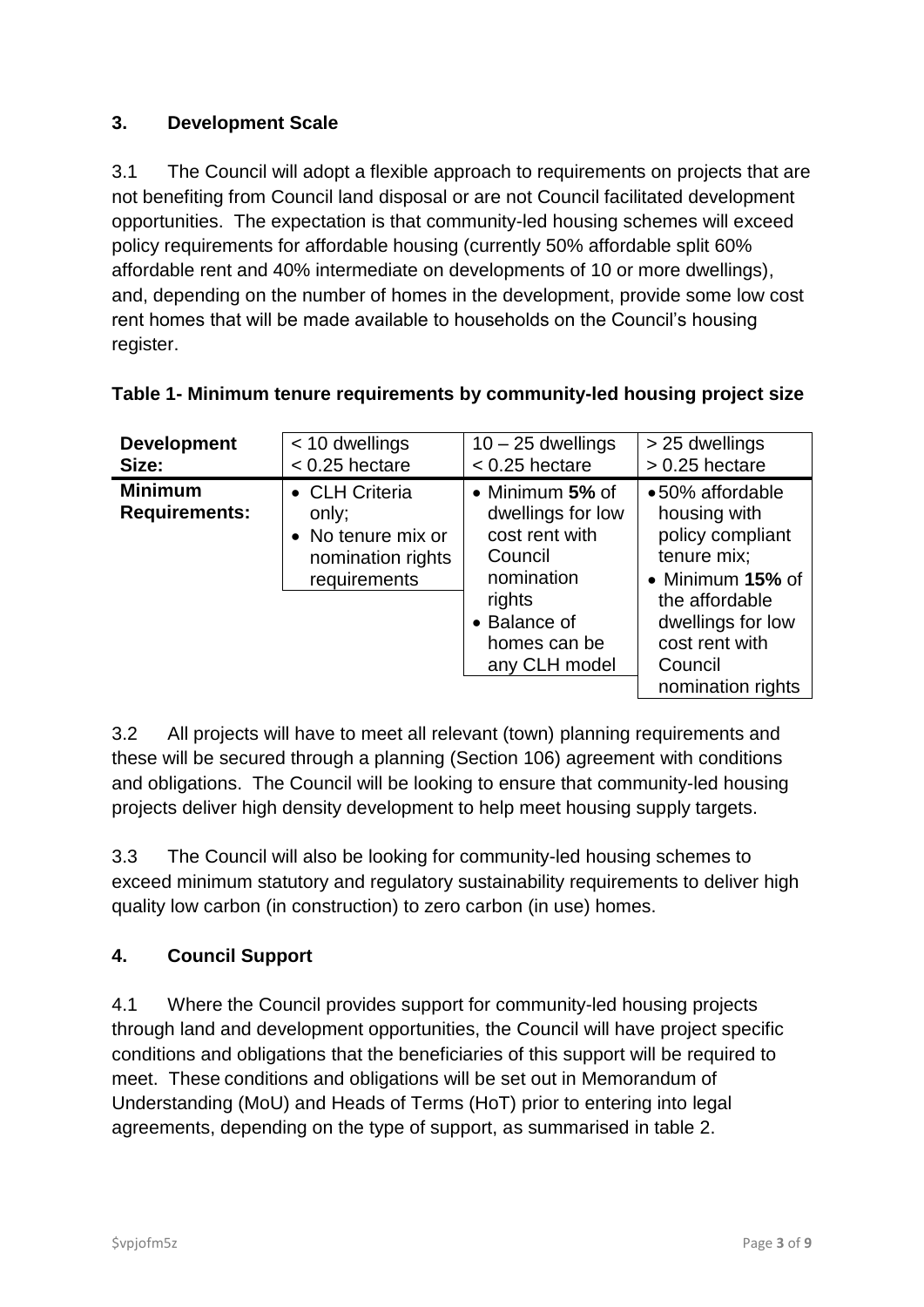# **Table 2 – Council Support and Conditions**

|                    |                                               |                                                              |                                                  | Land                                                           |
|--------------------|-----------------------------------------------|--------------------------------------------------------------|--------------------------------------------------|----------------------------------------------------------------|
|                    |                                               |                                                              |                                                  | <b>Opportunities</b>                                           |
|                    |                                               |                                                              | <b>Accessing</b>                                 | <b>Release sites</b>                                           |
|                    |                                               |                                                              | <b>Resources</b>                                 | declared surplus                                               |
|                    |                                               | <b>Capacity</b>                                              | Support bids for                                 | to council                                                     |
|                    |                                               | <b>Building</b>                                              | funding from                                     | requirements for                                               |
| Support:           | <b>Signposting</b>                            | Support access                                               | the CHF and for                                  | housing or                                                     |
|                    | To national and<br>regional<br>support groups | to regional and<br>national<br>resources                     | <b>NCLTN</b><br>technical<br>support, for e.g.   | housing led<br>development with<br>social value<br>requirement |
| <b>Conditions:</b> | None                                          | As required by<br>agency and<br>group providing<br>resources | Must be for<br>identified site in<br>the borough | Competitive bids;<br>MoU; HoT; legal<br>agreements             |

4.2 The Council will not duplicate capacity building support that is available from regional and national agencies and groups like the Community-led Housing London Resource and Advice Hub and National CLT Network.

4.3 Council support to access resources, land and development opportunities, will be provided only to formally constituted community-led housing groups and projects meeting the CLH criteria as set out in appendix A.

4.4 The Council will seek to consider viable opportunities for community-led housing developments as part of surplus property reviews. Community-led housing groups can inform the Council of their interest in a council owned property and will be informed when the property is declared surplus and released for disposal or redevelopment.

4.5 Community-led housing groups on the Council's Local Self-Build Register will be kept informed of opportunities that may arise for land disposal and development partnerships. This will include open market disposals as well as self-build and custom homebuilding opportunities to meet statutory duties.

4.6 Selection process for allocating Council land and selecting community-led housing group partners for Council led development opportunities will be based on the assessment criteria in appendix B. These criteria will be tailored to individual site and project specific requirements, and will be subject to review as Council priorities change and strategies and plans are updated.

4.7 Where the Council provides land and development opportunities the Council will require community-led housing groups to enter into a Memorandum of Understanding to meet project milestones, agree Heads of Terms for and then enter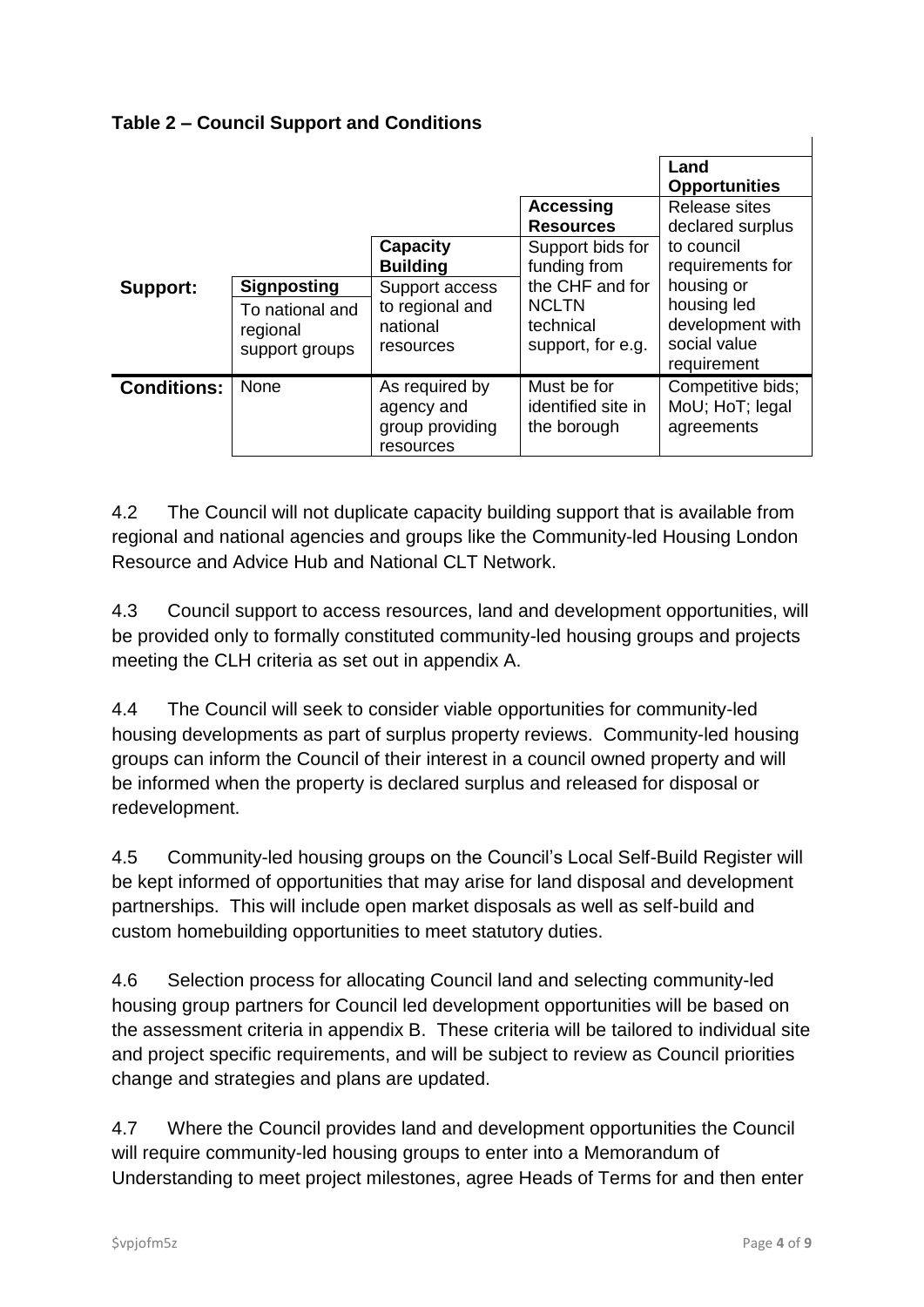into land lease agreements and development agreements, depending on the type of project and Council support provided.

4.8 Where the Council provides land and development opportunities this will be conditional on the projects meeting Council policy requirements in terms of achieving best consideration and disposal on leasehold terms. The Council will also require legal obligations on council land disposal to ensure community-led housing is delivered and retained as affordable housing in perpetuity.

4.9 The Council may make development opportunities available through other agency sponsored programmes such as the Mayor of London's Small Sites Small Builders programme.

4.10 Governance of this community-led housing policy will be through a council officer community-led housing steering group chaired by a director and reporting to Cabinet portfolio lead members.

# **5. Project Pipeline**

5.1 The Council will consider opportunities for community-led housing as part of council asset reviews and regeneration projects. Development opportunities should be made available to CLH groups following a robust assessment of suitability, deliverability and comparable options from the Council's Property, Economic Growth and Return on Investment teams.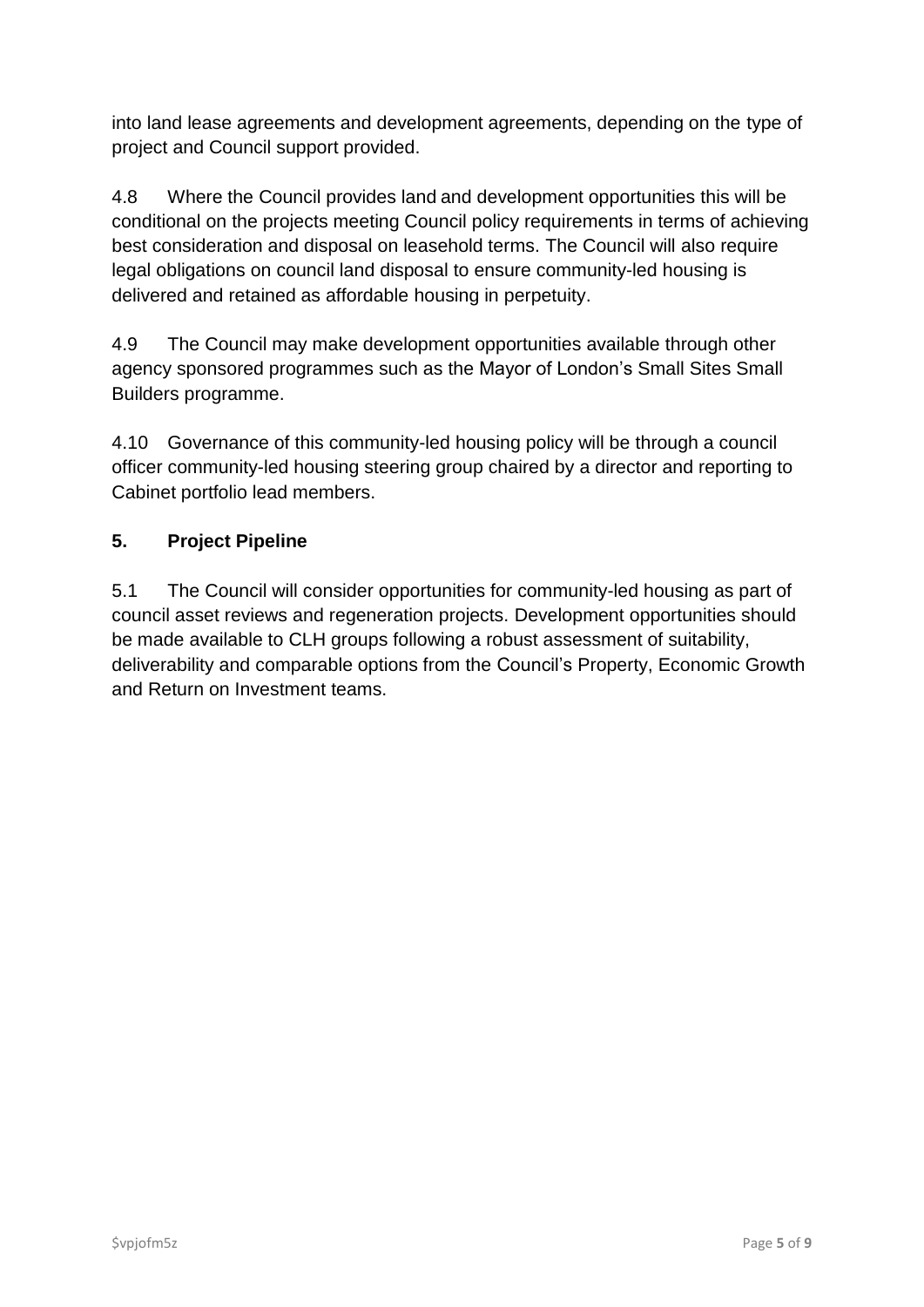#### **APPENDIX A: Criteria for Community-led Housing**

- 1.1 An alliance of community-led housing organisations has endorsed the following criteria for community-led housing schemes:
	- a requirement that the community must be integrally involved throughout the process in key decisions (what, where, who for) even if not involved in the direct delivery;
	- a presumption in favour of community groups that are taking a long term formal role in ownership, management or stewardship of the homes; and
	- a requirement that the benefits to the local area and/or specified community must be clearly defined and legally protected in perpetuity.
- 1.2 This criteria for community-led housing is supported by the Ministry of Housing Communities and local Government (MHCLG) in relation to eligibility for support from the government's Community Housing Fund 2016-2020. CHF support is available for affordable homes for rent and ownership at reduced cost.
- 1.3 For the purpose of this policy the Council will consider the following as meeting the criteria to be considered as community-led housing:
	- **Community Land Trusts** provide affordable homes for people within a defined geographical area, for rent or shared ownership, by acquiring land and holding it as a community asset in perpetuity
	- **Housing Cooperatives** involve groups of people who provide and collectively manage affordable homes for themselves as tenants or shared owners
	- **Co-housing Groups** are formed by 'intentional communities', combining shared spaces and living units.
	- **Self Help Housing** housing projects involve small, community-based organisations bringing empty properties back into use, often without mainstream funding and with a strong emphasis on construction skills training and support
	- **Community Self-build** involve groups of local people in housing need building homes for themselves with external support and managing the process collectively.
- 1.4 Community-led housing groups will have to be formally constituted as a Community Benefit Society (CBS), Community Interest Company (CIC) or similar to be eligible for Council support in accessing funding, land and development opportunities.
- 1.5 The Council will consider other community organisations and group structures, for example tenant management organisations (TMO), for Council support to help deliver new homes, provided they substantially meet the CLH scheme criteria set out in 1.1.
- 1.6 Individual self-build and custom build projects do not meet the criteria for community-led housing. However it is the only form of resident led housing that local authorities have a statutory duty to support, so the Council will consider some support for self-build and custom build as part of this policy.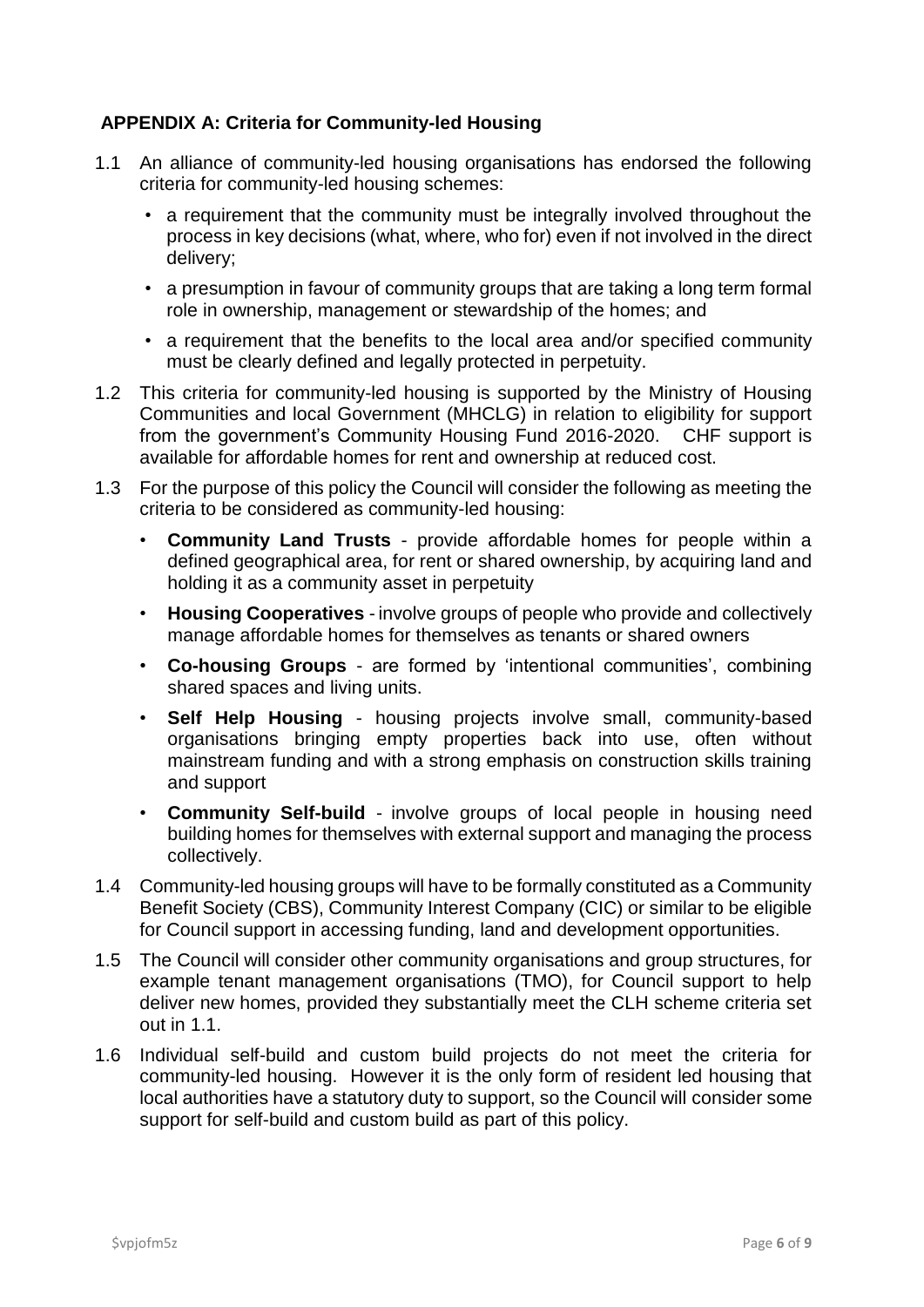# **APPENDIX B: Indicative Criteria for Community-led Housing Project Assessment and Group Selection**

#### **STRATEGIC FIT** (Weighting - 20%)

The bid must show how it fits with Waltham Forest Councils' strategic priorities and the key programmes connected to these. Some are summarised below and this list will change as strategies are updated and programmes change

- Economic Growth Innovative models of housing delivery, mixed use developments, supporting infrastructure, inward investment into the borough, training and employment
- Think Family housing delivery and management that helps residents be safe, well, resilient and independent; contribution to Connecting Communities and such similar programmes
- Creating Futures corporate strategy improving life chances of residents, keeping our streets clean and safe, and ensuring a decent roof over everyone's head
- Housing Strategy supporting growth and aspirations; tackling and preventing homelessness; ensuring decent, safe and healthy homes; inclusive and sustainable neighbourhoods

#### **VALUE FOR MONEY** (Weighting - 20%)

The bid should include details of the cost of the scheme and how this will be funded

- Development costs and specifications total project costs based on robust estimating practice
- 'Value Added' by group cost savings compared to other delivery methods, hours and type of 'uncharged' work,
- Value added by inward investment into the borough particularly from resources only available to CLH projects
- Opportunity cost to the Council Council Total Return on Investment (Financial and Social Return of Investment assessment)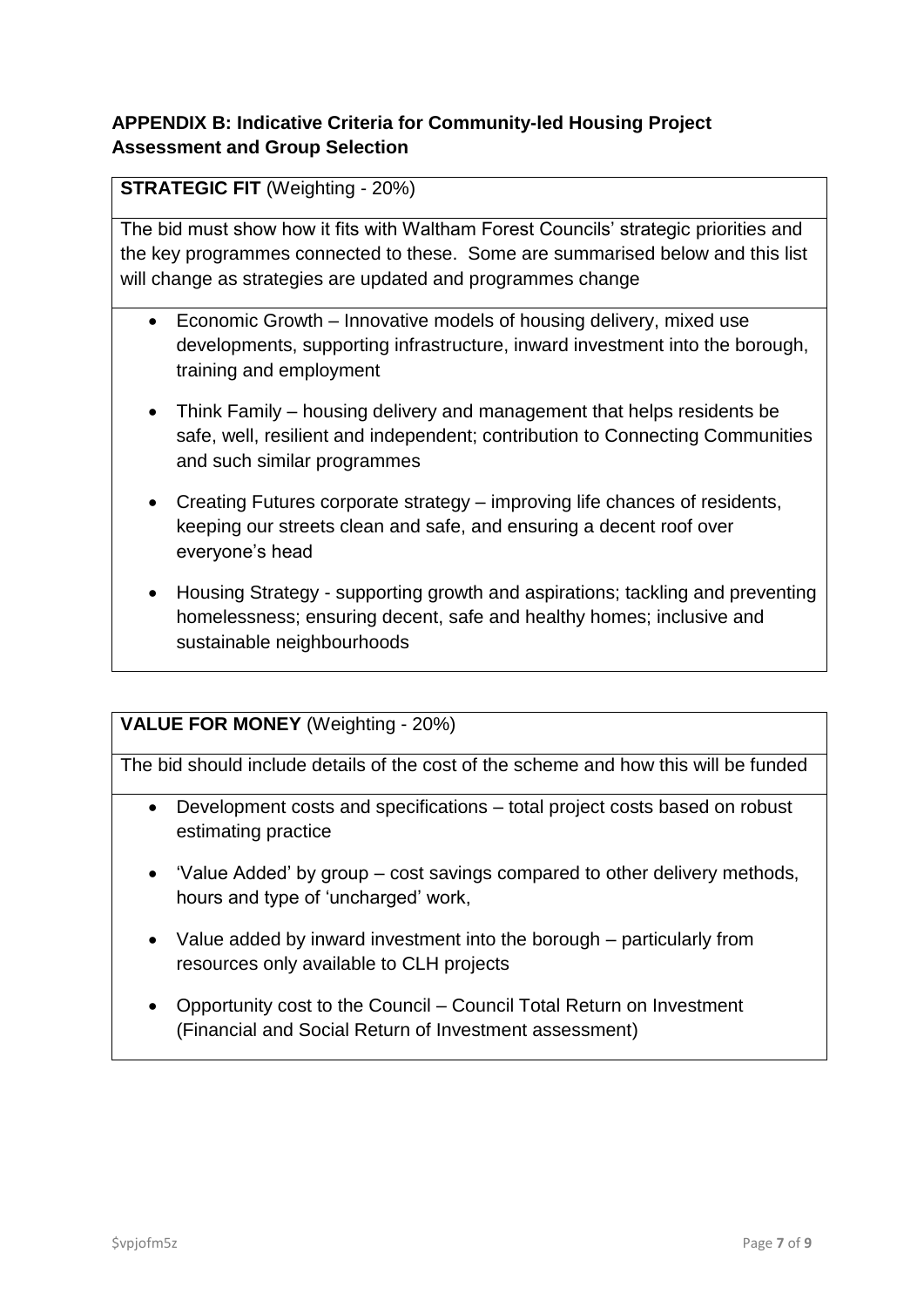# **DELIVERABILITY** (Weighting - 20%)

The bid needs to highlight how the scheme will be delivered, particularly of the capacity of the group to deliver the project, and expected delivery timescale

- Project Management how and who will be managing the project, consultant team and support from other organisations (for e.g. London CLH Hub)
- Development/Delivery partner is there an experienced delivery partner (e.g. developing housing association) working on the project
- Finance and Funding Details of how all costs will be met including contributions from the group, borrowing, grants, cross subsidy from sales and other commercial activity
- Planning what stage in the (town) planning process is the project, if it does not have permission what is the planning advice
- Programme project milestones and timescale for delivery
- Long term management how and who will be managing and maintaining the homes after completion of construction

#### **COMMUNITY BENEFITS & SOCIAL VALUE** (Weighting - 20%)

The Bid should be able to clearly demonstrate how the group is are community-led and the level of community involvement and support

- How well the group and project meets CLH criteria
- Wider community involvement and support immediate and wider neighbourhood, residents and business and other service providers (schools, special interest groups, etc)
- Number and type of affordable homes at least policy complaint in terms of tenure and size, more affordable and/or some specialist housing
- Community facilities and infrastructure multi use non-residential buildings,
- Mentoring, training, apprenticeships, employment (development (building the homes) and longer term)
- Local supply chain use of local contractors and suppliers, multiple benefits from each £ spent on project (the Council will use the Community Benefit Assessment Tool and Social Value Portal as appropriate)